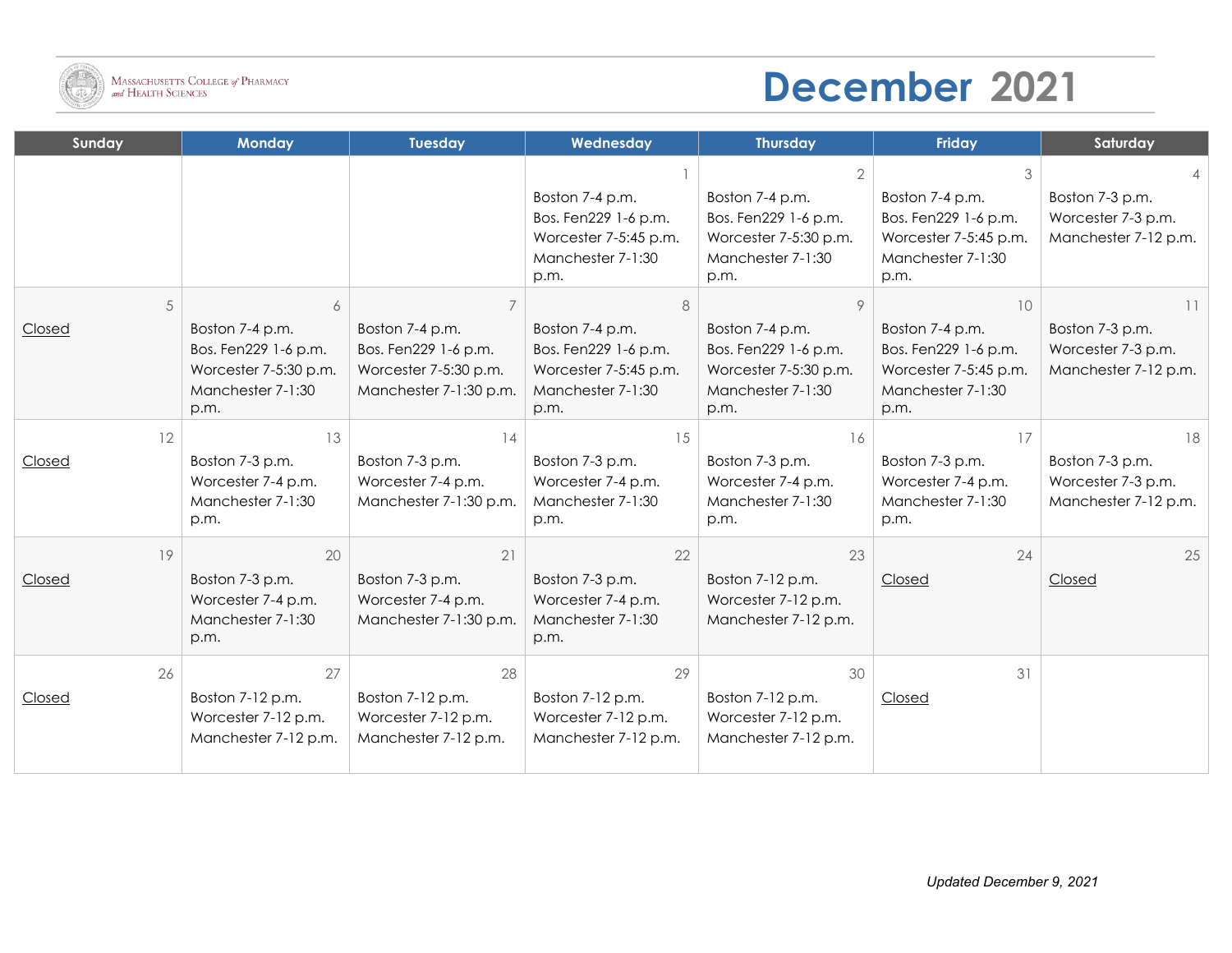

## **January 2022**

| Sunday                                                                          | <b>Monday</b>                                                               | <b>Tuesday</b>                                                                          | Wednesday                                                                | <b>Thursday</b>                                                                  | Friday                                                                      | Saturday                                                            |
|---------------------------------------------------------------------------------|-----------------------------------------------------------------------------|-----------------------------------------------------------------------------------------|--------------------------------------------------------------------------|----------------------------------------------------------------------------------|-----------------------------------------------------------------------------|---------------------------------------------------------------------|
|                                                                                 |                                                                             |                                                                                         |                                                                          |                                                                                  |                                                                             | Closed                                                              |
| $\overline{2}$<br>Boston 7-3 p.m.<br>Worcester 7-3 p.m.<br>Manchester 7-12 p.m. | 3<br>Boston 7-6 p.m.<br>Worcester 7-5:30 p.m.<br>Manchester 7-1:30<br>p.m.  | $\overline{4}$<br>Boston 7-6 p.m.<br>Worcester 7-5:30 p.m.<br>Manchester 7-1:30<br>p.m. | 5<br>Boston 7-6 p.m.<br>Worcester 7-5:30 p.m.<br>Manchester 7-1:30 p.m.  | 6<br>Boston 7-6 p.m.<br>Worcester 7-5:30 p.m.<br>Manchester 7-1:30<br>p.m. p.m.  | Boston 7-6 p.m.<br>Worcester 7-5:30 p.m.<br>Manchester 7-1:30<br>p.m.       | 8<br>Boston 7-3 p.m.<br>Worcester 7-3 p.m.<br>Manchester 7-12 p.m.  |
| 9<br>Boston 7-3 p.m.<br>Worcester 7-3 p.m.<br>Manchester 7-12 p.m.              | 10<br>Boston 7-6 p.m.<br>Worcester 7-5:45 p.m.<br>Manchester 7-1:30<br>p.m. | 11<br>Boston 7-6 p.m.<br>Worcester 7-5:45 p.m.<br>Manchester 7-1:30<br>p.m.             | 12<br>Boston 7-6 p.m.<br>Worcester 7-5:45 p.m.<br>Manchester 7-1:30 p.m. | 13<br>Boston 7-6 p.m.<br>Worcester 7-5:45 p.m.<br>Manchester 7-1:30<br>p.m. p.m. | 14<br>Boston 7-6 p.m.<br>Worcester 7-5:45 p.m.<br>Manchester 7-1:30<br>p.m. | 15<br>Boston 7-3 p.m.<br>Worcester 7-3 p.m.<br>Manchester 7-12 p.m. |
| 16<br>Boston 7-3 p.m.<br>Worcester 7-3 p.m.<br>Manchester 7-12 p.m.             | 17<br>Boston 7-6 p.m.<br>Worcester 7-5:45 p.m.<br>Manchester 7-1:30<br>p.m. | 18<br>Boston 7-6 p.m.<br>Worcester 7-5:45 p.m.<br>Manchester 7-1:30<br>p.m.             | 19<br>Boston 7-6 p.m.<br>Worcester 7-5:45 p.m.<br>Manchester 7-1:30 p.m. | 20<br>Boston 7-6 p.m.<br>Worcester 7-5:45 p.m.<br>Manchester 7-1:30<br>p.m.      | 21<br>Boston 7-6 p.m.<br>Worcester 7-5:45 p.m.<br>Manchester 7-1:30<br>p.m. | 22<br>Boston 7-3 p.m.<br>Worcester 7-3 p.m.<br>Manchester 7-12 p.m. |
| 23<br>Closed                                                                    | 24<br>Boston 7-6 p.m.<br>Worcester 7-5:45 p.m.<br>Manchester 7-1:30<br>p.m. | 25<br>Boston 7-6 p.m.<br>Worcester 7-5:45 p.m.<br>Manchester 7-1:30<br>p.m.             | 26<br>Boston 7-6 p.m.<br>Worcester 7-5:45 p.m.<br>Manchester 7-1:30 p.m. | 27<br>Boston 7-6 p.m.<br>Worcester 7-5:45 p.m.<br>Manchester 7-1:30<br>p.m.      | 28<br>Boston 7-6 p.m.<br>Worcester 7-5:45 p.m.<br>Manchester 7-1:30<br>p.m. | 29<br>Boston 7-3 p.m.<br>Worcester 7-3 p.m.<br>Manchester 7-12 p.m. |
| 30<br>Closed                                                                    | 31<br>Boston 7-6 p.m.<br>Worcester 7-5:45 p.m.<br>Manchester 7-1:30<br>p.m. |                                                                                         |                                                                          |                                                                                  |                                                                             |                                                                     |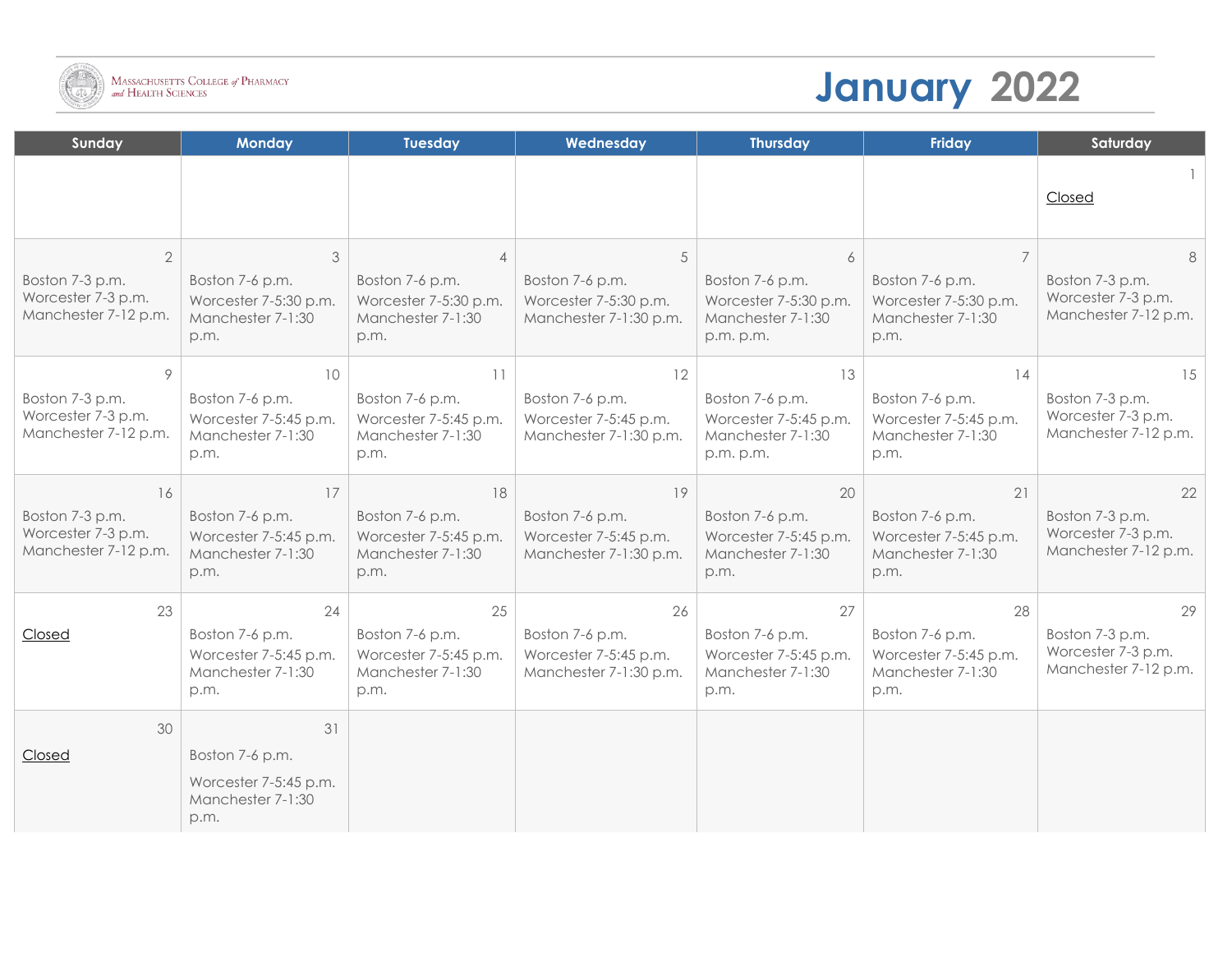

## **February 2022**

| Sunday              | <b>Monday</b>                                                               | <b>Tuesday</b>                                                              | Wednesday                                                                            | <b>Thursday</b>                                                                  | Friday                                                                        | Saturday                                                            |
|---------------------|-----------------------------------------------------------------------------|-----------------------------------------------------------------------------|--------------------------------------------------------------------------------------|----------------------------------------------------------------------------------|-------------------------------------------------------------------------------|---------------------------------------------------------------------|
|                     |                                                                             |                                                                             |                                                                                      |                                                                                  |                                                                               |                                                                     |
|                     |                                                                             | Boston 7-6 p.m.<br>Worcester 7-5:45 p.m.<br>Manchester 7-1:30<br>p.m.       | $\overline{2}$<br>Boston 7-6 p.m.<br>Worcester 7-5:45 p.m.<br>Manchester 7-1:30 p.m. | 3<br>Boston 7-6 p.m.<br>Worcester 7-5:45 p.m.<br>Manchester 7-1:30<br>p.m. p.m.  | Boston 7-6 p.m.<br>Worcester 7-5:45 p.m.<br>Manchester 7-1:30<br>p.m.         | Boston 7-3 p.m.<br>Worcester 7-3 p.m.<br>Manchester 7-12 p.m.       |
| 6<br>Closed         | 7<br>Boston 7-6 p.m.<br>Worcester 7-5:45 p.m.<br>Manchester 7-1:30<br>p.m.  | 8<br>Boston 7-6 p.m.<br>Worcester 7-5:45 p.m.<br>Manchester 7-1:30<br>p.m.  | 9<br>Boston 7-6 p.m.<br>Worcester 7-5:45 p.m.<br>Manchester 7-1:30 p.m.              | 10<br>Boston 7-6 p.m.<br>Worcester 7-5:45 p.m.<br>Manchester 7-1:30<br>p.m. p.m. | 11<br>Boston 7-6 p.m.<br>Worcester 7-5:45 p.m.<br>Manchester 7-1:30<br>p.m.   | 12<br>Boston 7-3 p.m.<br>Worcester 7-3 p.m.<br>Manchester 7-12 p.m. |
| 13<br>Closed        | 14<br>Boston 7-6 p.m.<br>Worcester 7-5:45 p.m.<br>Manchester 7-1:30<br>p.m. | 15<br>Boston 7-6 p.m.<br>Worcester 7-5:45 p.m.<br>Manchester 7-1:30<br>p.m. | 16<br>Boston 7-6 p.m.<br>Worcester 7-5:45 p.m.<br>Manchester 7-1:30 p.m.             | 17<br>Boston 7-6 p.m.<br>Worcester 7-5:45 p.m.<br>Manchester 7-1:30<br>p.m.      | 18<br>Boston 7-6 p.m.<br>. Worcester 7-5:45 p.m.<br>Manchester 7-1:30<br>p.m. | 19<br>Boston 7-3 p.m.<br>Worcester 7-3 p.m.<br>Manchester 7-12 p.m. |
| 20<br><b>Closed</b> | 21<br>Boston 7-6 p.m.<br>Worcester 7-5:45 p.m.<br>Manchester 7-1:30<br>p.m. | 22<br>Boston 7-6 p.m.<br>Worcester 7-5:45 p.m.<br>Manchester 7-1:30<br>p.m. | 23<br>Boston 7-6 p.m.<br>Worcester 7-5:45 p.m.<br>Manchester 7-1:30 p.m.             | 24<br>Boston 7-6 p.m.<br>Worcester 7-5:45 p.m.<br>Manchester 7-1:30<br>p.m.      | 25<br>Boston 7-6 p.m.<br>Worcester 7-5:45 p.m.<br>Manchester 7-1:30<br>p.m.   | 26<br>Boston 7-3 p.m.<br>Worcester 7-3 p.m.<br>Manchester 7-12 p.m. |
| 27<br><b>Closed</b> | 28<br>Boston 7-6 p.m.<br>Worcester 7-5:45 p.m.<br>Manchester 7-1:30<br>p.m. |                                                                             |                                                                                      |                                                                                  |                                                                               |                                                                     |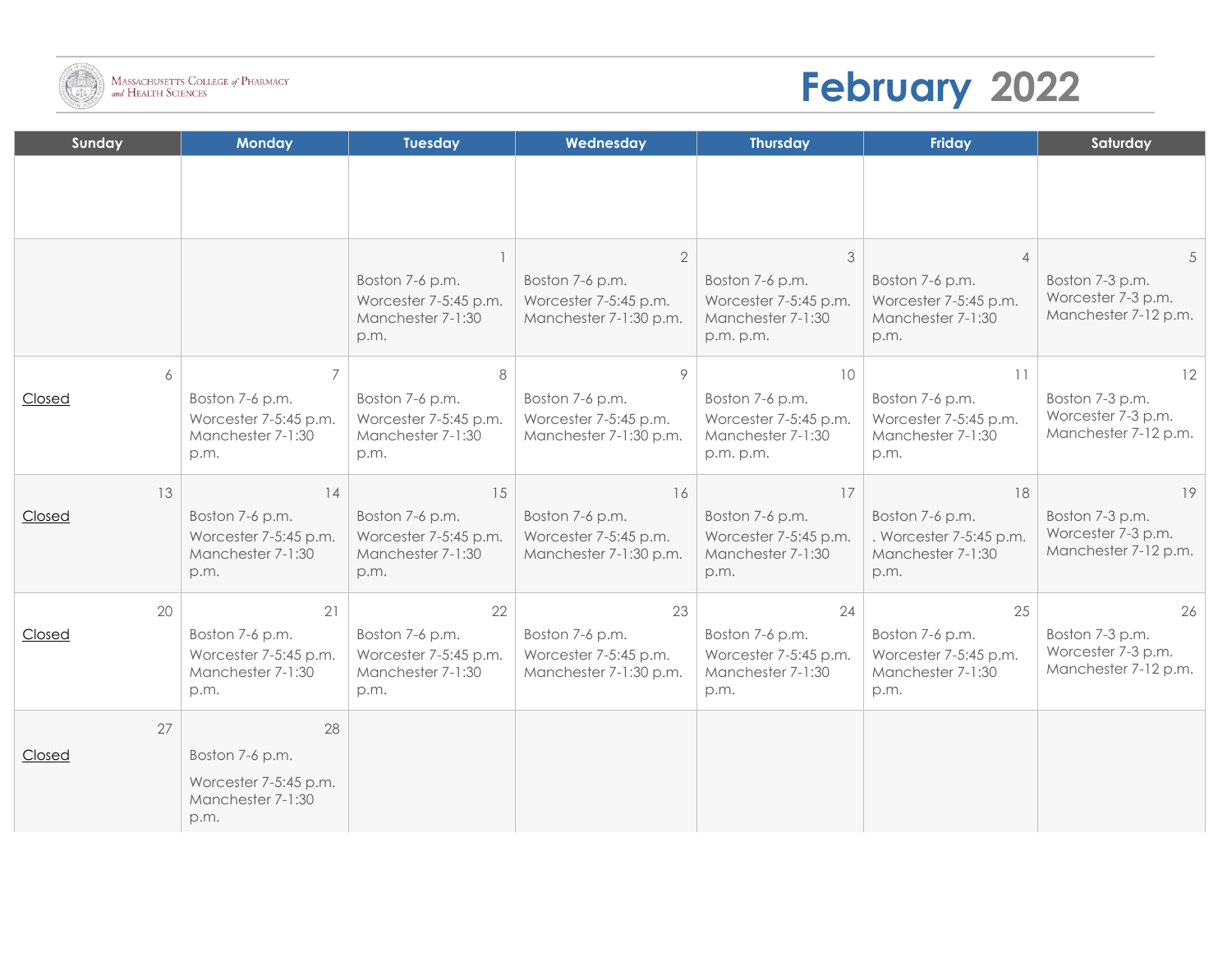

I

## **March 2022**

| Sunday                                                        | <b>Monday</b>                                                         | <b>Tuesday</b>                                                        | Wednesday                                                          | <b>Thursday</b>                                                            | Friday                                                                | Saturday                                                      |
|---------------------------------------------------------------|-----------------------------------------------------------------------|-----------------------------------------------------------------------|--------------------------------------------------------------------|----------------------------------------------------------------------------|-----------------------------------------------------------------------|---------------------------------------------------------------|
|                                                               |                                                                       |                                                                       |                                                                    |                                                                            |                                                                       |                                                               |
|                                                               |                                                                       |                                                                       |                                                                    |                                                                            |                                                                       |                                                               |
|                                                               |                                                                       |                                                                       | $\overline{2}$                                                     | 3                                                                          |                                                                       | 5                                                             |
|                                                               |                                                                       | Boston 7-6 p.m.<br>Worcester 7-5:45 p.m.<br>Manchester 7-1:30<br>p.m. | Boston 7-6 p.m.<br>Worcester 7-5:45 p.m.<br>Manchester 7-1:30 p.m. | Boston 7-6 p.m.<br>Worcester 7-5:45 p.m.<br>Manchester 7-1:30<br>p.m. p.m. | Boston 7-6 p.m.<br>Worcester 7-5:45 p.m.<br>Manchester 7-1:30<br>p.m. | Boston 7-3 p.m.<br>Worcester 7-3 p.m.<br>Manchester 7-12 p.m. |
| 6                                                             |                                                                       | 8                                                                     | 9                                                                  | 10                                                                         | 11                                                                    | 12                                                            |
| Closed                                                        | Boston 7-6 p.m.<br>Worcester 7-5:45 p.m.<br>Manchester 7-1:30<br>p.m. | Boston 7-6 p.m.<br>Worcester 7-5:45 p.m.<br>Manchester 7-1:30<br>p.m. | Boston 7-6 p.m.<br>Worcester 7-5:45 p.m.<br>Manchester 7-1:30 p.m. | Boston 7-6 p.m.<br>Worcester 7-5:45 p.m.<br>Manchester 7-1:30<br>p.m. p.m. | Boston 7-6 p.m.<br>Worcester 7-5:45 p.m.<br>Manchester 7-1:30<br>p.m. | Boston 7-3 p.m.<br>Worcester 7-3 p.m.<br>Manchester 7-12 p.m. |
| 13                                                            | 14                                                                    | 15                                                                    | 16                                                                 | 17                                                                         | 18                                                                    | 19                                                            |
| Boston 7-3 p.m.<br>Worcester 7-3 p.m.<br>Manchester 7-12 p.m. | Boston 7-6 p.m.<br>Worcester 7-5:45 p.m.<br>Manchester 7-1:30<br>p.m. | Boston 7-6 p.m.<br>Worcester 7-5:45 p.m.<br>Manchester 7-1:30<br>p.m. | Boston 7-6 p.m.<br>Worcester 7-5:45 p.m.<br>Manchester 7-1:30 p.m. | Boston 7-6 p.m.<br>Worcester 7-5:45 p.m.<br>Manchester 7-1:30<br>p.m.      | Boston 7-6 p.m.<br>Worcester 7-5:45 p.m.<br>Manchester 7-1:30<br>p.m. | Boston 7-3 p.m.<br>Worcester 7-3 p.m.<br>Manchester 7-12 p.m. |
| 20                                                            | 21                                                                    | 22                                                                    | 23                                                                 | 24                                                                         | 25                                                                    | 26                                                            |
| Closed                                                        | Boston 7-6 p.m.<br>Worcester 7-5:45 p.m.<br>Manchester 7-1:30<br>p.m. | Boston 7-6 p.m.<br>Worcester 7-5:45 p.m.<br>Manchester 7-1:30<br>p.m. | Boston 7-6 p.m.<br>Worcester 7-5:45 p.m.<br>Manchester 7-1:30 p.m. | Boston 7-6 p.m.<br>Worcester 7-5:45 p.m.<br>Manchester 7-1:30<br>p.m.      | Boston 7-6 p.m.<br>Worcester 7-5:45 p.m.<br>Manchester 7-1:30<br>p.m. | Boston 7-3 p.m.<br>Worcester 7-3 p.m.<br>Manchester 7-12 p.m. |
| 27                                                            | 28                                                                    | 29                                                                    | 30                                                                 | 31                                                                         |                                                                       |                                                               |
| Closed                                                        | Boston 7-6 p.m.                                                       | Boston 7-6 p.m.                                                       | Boston 7-6 p.m.                                                    | Boston 7-6 p.m.                                                            |                                                                       |                                                               |
|                                                               | Worcester 7-5:45 p.m.<br>Manchester 7-1:30<br>p.m.                    | Worcester 7-5:45 p.m.<br>Manchester 7-1:30<br>p.m.                    | Worcester 7-5:45 p.m.<br>Manchester 7-1:30 p.m.                    | Worcester 7-5:45 p.m.<br>Manchester 7-1:30<br>p.m.                         |                                                                       |                                                               |